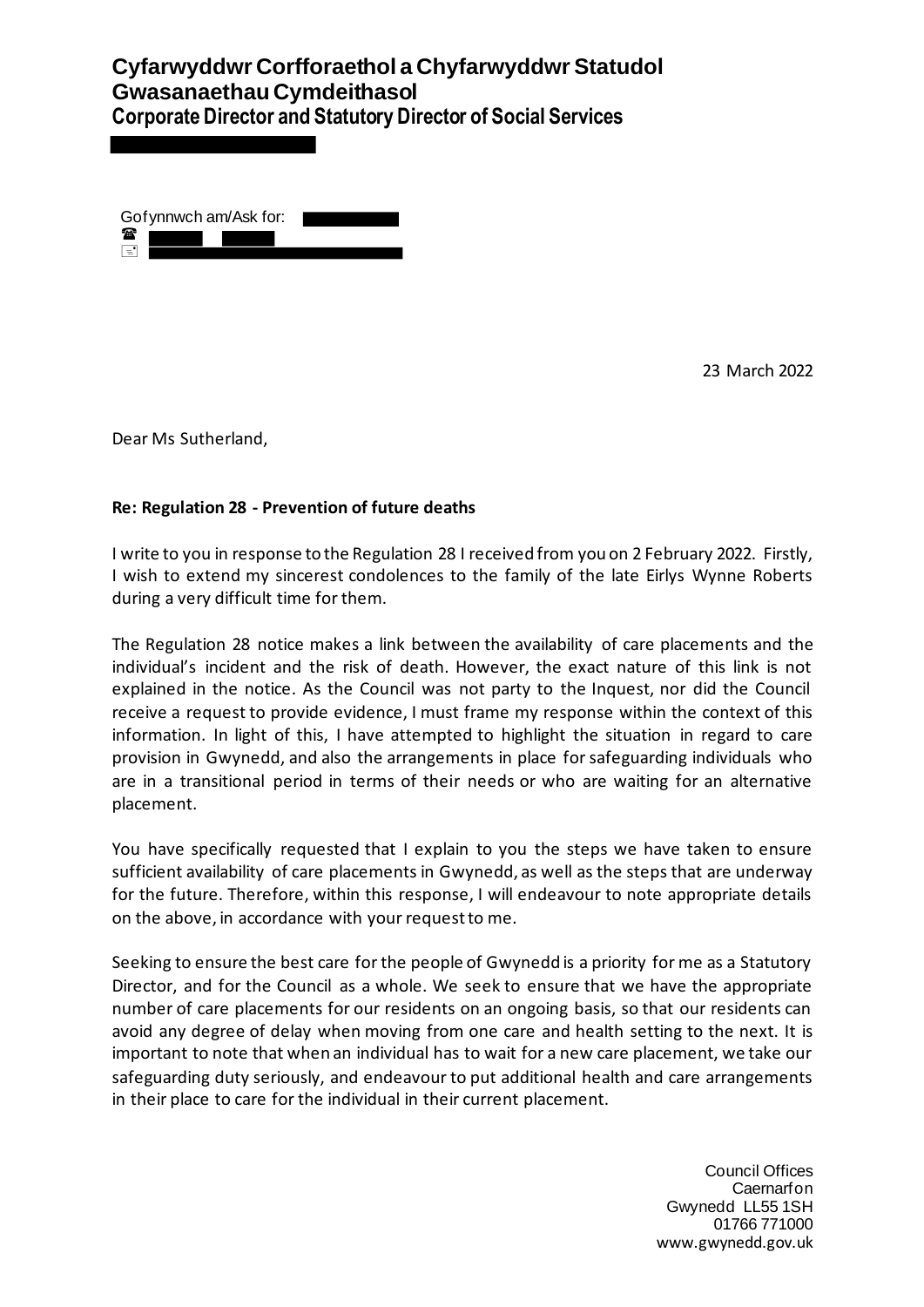As you will perhaps be aware, the care market is mixed in its nature, i.e. the provisions can be ones that are provided internally by the Council, or they can be provisions that we commission from the independent sector or third sector. Subject to the nature of the individual's needs, some are jointly commissioned with the Health Board. Therefore, our role as a Council, jointly with the Health Board as appropriate, is to seek to ensure that these provisions are sufficient to meet the care and health needs of our residents.

Unfortunately, there is a current shortage in the number of care and health placements which means that a delay is experienced when transferring and giving individuals access to these placements. Recently, part of this shortage derives from fewer beds due to Covid-19 restrictions, staff shortages and also provisions being closed. I wish to ensure you that the Council, along with its key partners, are working hard and continuously to try and manage and improve the situation in order to avoid excessive delays for individuals as they move from one placement to another.

As I have already mentioned, we are facing a specific challenge regarding the lack of nursing placements, and particularly nursing homes that are able to provide EMI care. Regrettably, one of our nursing homes has closed recently, and this has added obvious pressure on the entire system. As is the case in every other county in Wales, the Council is not permitted to provide nursing care by itself due to legislative restrictions, and therefore , attempting to respond to the sudden closure of a nursing home is incredibly challenging. Consequently, we as a Council and in partnership with the Health Board, are currently considering the option of stepping in to provide nursing care as an internal provider at a specific site in Gwynedd. We are considering taking this innovative step so that we can stabilise the market somewhat, as well as increase the nursing provision in Gwynedd.

Some of the challenges faced by our nursing home providers are problems with the recruitment and retention of nurses and care staff, as well as financial sustainability, which adds to the challenge of providing care. The North Wales Region is responding to the challenges posed by the lack of care and nursing workforce through the Regional Workforce Board, and National efforts are also being made via the [HEIW/SCW Workforce Strategy.](https://heiw.nhs.wales/files/workforce-strategy/) You may be aware that Welsh Government has recently agreed to fund the Real Living Wage for our care workforce, and this will assist us to support the recruitment challenges; although, it is likely that we would wish to see this commitment taken further in terms of the future salary levels in order to genuinely be able to compete with employers outside the care field.

In terms of the financial challenge faced by care providers, the Council is attempting to ensure that the fee that we pay our providers for a placement is fair, although of course any fee would need to be affordable to us as a Council. For nursing placements, it is also important that the fee paid by the Health Board for the nursing element of the care is sufficient to meet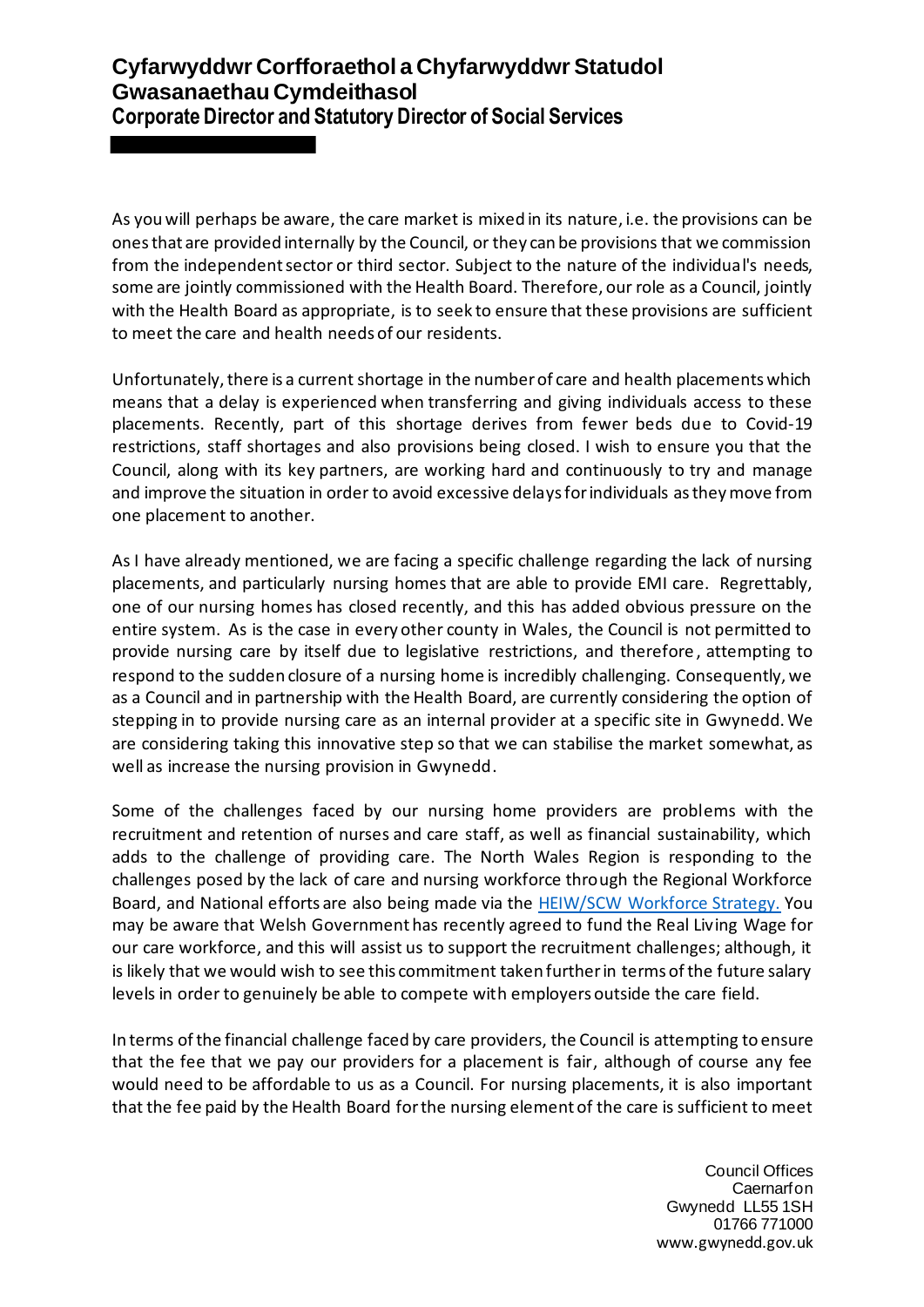the needs and for providers to be sustainable. The Councils' settlement needs to be at a sufficient level annually, so that we are then genuinely able to invest in the local care market.

In addition, we are facing a challenge with the availability of residential EMI placements. In terms of general residential placements, the availability of placements against the demand is much better. In order to respond to the lack of residential EMI placements, the Council, for a number of years, has converted general residential beds into residential EMI beds within the internal homes. This work has involved a substantial investment in the buildings and in additional staff. Over the past 5 years, Gwynedd Council has almost doubled the number of Residential EMI beds in our homes.

Currently, there are 70 residential EMI beds in the Council's homes across the County: Plas Maesincla Home (23), Bryn Blodau Home Unit (17), Llys Cadfan Home Unit (15), Plas Hafan Home Unit (8), Plas Hedd Home Unit (7). In a period of cuts across the Council, I hope that you will agree that this shows the Council's continuous commitment to prioritise this field. Further work is in progress to extend the EMI provision within the internal homes. Further work is being done to develop a new unit in the Hafod Mawddach Home in the hope that the unit will open later in the year. In addition, there is an intention to develop an additional unit at Plas Hedd Home. Whilst this is a substantial increase, more needs to be done to change the balance in terms of general residential beds and the residential EMI provision in Gwynedd. In the future, our hope as a local authority will be to develop a residential EMI provision at Plas Gwilym Home (as a part of Canolfan Lleu), Plas Pengwaith Home and within the development of the Penyberth site, Penrhos. We are also working in partnership with the Health Board and partners in the social housing field to develop the market further. An example of this is the plans being developed on the Penyberth site at Penrhos, Llŷn and for Canolfan Lleu, Penygroes.

It is important to note that we are working in partnership with other counties in North Wales, and more specifically, with those counties that are on our border here in Gwynedd (e.g. Anglesey), in order to plan and commission these care provisions. Often, individuals and their families who live in Gwynedd, but who are on the boundary with another county, prefer to have a placement located closer to their home rather than one situated in Gwynedd, but further away. Therefore, it is important to note that we work across boundaries when considering care placements. Consequently, providing a care placement for an individual in a nearby county is not a problem in itself, but I appreciate that the placement preferred by the individual and the family continues to be the ideal outcome.

A key part of the forward planning that is done in an attempt to secure the appropriate number of care placements is the population needs assessment. This assessment is a statutory requirement and it is carried out every five years. The latest assessment was approved by Gwynedd Council at the Full Council on 3 March this year. Underneath this high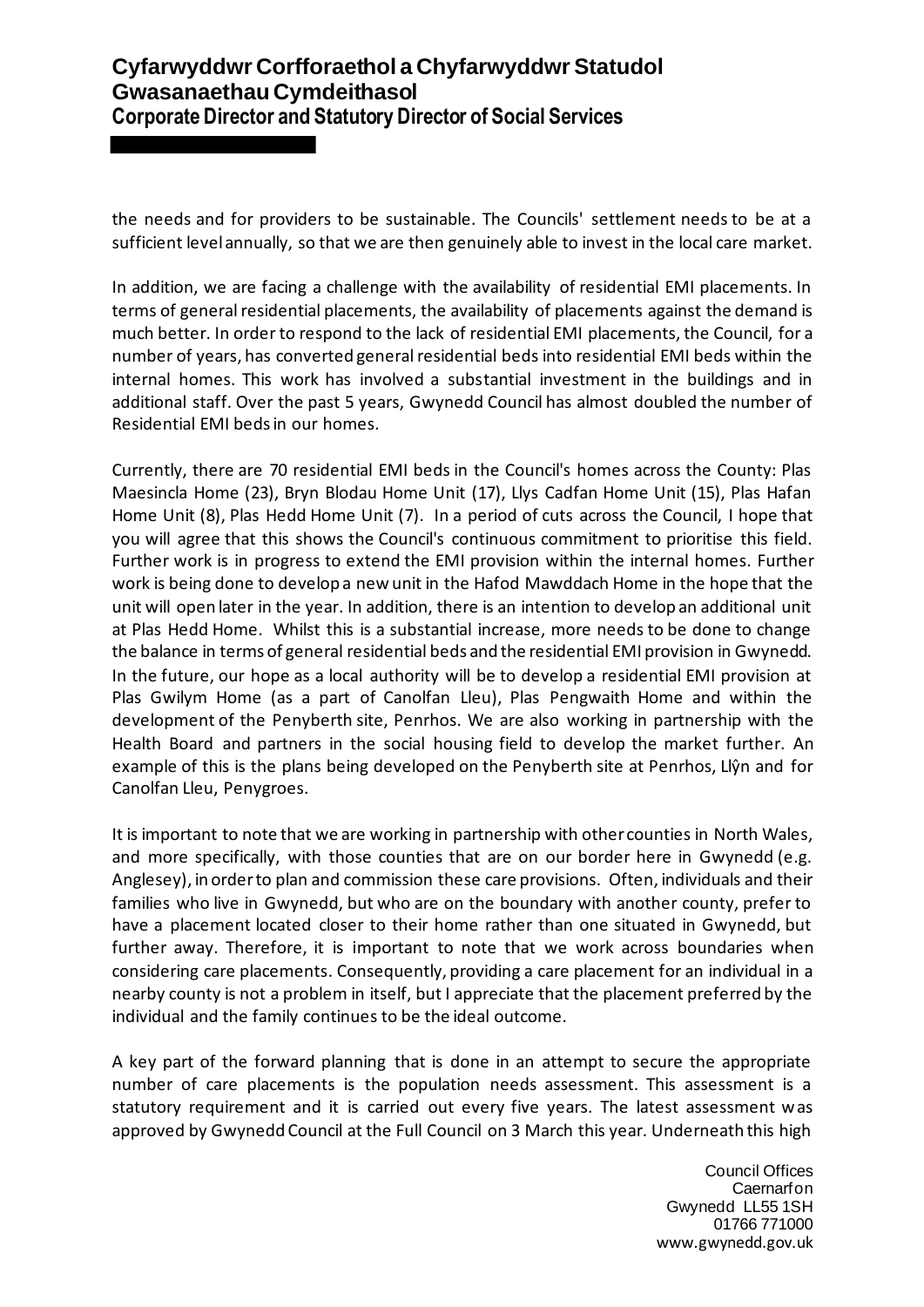level assessment, more localised detailed work will be done and this will provide key information in order to reflect on whether we have the correct number of placements for the future.

We are also considering the care market and its ability to respond to the demand for care services today and in the future, and we intend to present the report on the 'Stability of the Care Market in North Wales' to the Government during the summer 2022. The conclusions within this report will show the steps that need to be addressed in order to ensure a suitable provision to meet the demand.

I wish to draw your attention to two recent Audit Reports by the Audit Office in this field, which have set out a number of challenges and obstructions generally faced by councils and health boards as they seek to commission care home placements. One report is for the attention of the North Wales Care and Health Partnership Board, [Commissioning Older](https://www.audit.wales/sites/default/files/publications/north_wales_councils_older_people_care_home_placements_english_0.pdf)  [People's Care Home](https://www.audit.wales/sites/default/files/publications/north_wales_councils_older_people_care_home_placements_english_0.pdf) Placements, and the other is a report aimed specifically at Welsh Government[: Care Home Commissioning](https://www.audit.wales/sites/default/files/publications/Care%20Home%20Commissioning%20-%20English.pdf) for Older People. It is fair to say that our national system does not make the process easy or completely effective.

Of course, as you are aware, a part of the context for the period in question is the fact that Covid-19 related regulations were operational. This has meant that a large number of care homes, at some point in time, were closed to admissions in order to control the spread of the virus. Unfortunately, for many individuals, although a bed was available within a home, and that it had been agreed for the individual to be admitted, Covid-19 regulations meant that they had to wait until the home was completely free of the virus. This has had an impact in this case. Therefore, in reality, and very unfortunately, the Covid-19 related regulations, as well as problems with staff capacity, have had quite a substantial impact on the number of placements that are available at any given time.

The situation of waiting for a bed in an alternative placement is quite common for a number of individuals across the country. Of course, we have given careful consideration to the notice, however as I have previously noted, the link between the circumstances of the incident and the availability of an EMI placement is not entirely clear. However, wherever a higher level of care is needed when attempting to find or secure an appropriate placements, more advanced care arrangements are put in place in order to safeguard the individual until a solution is reached. This is based on appropriate risk assessments and care plans.

As a Council we are wholly committed to doing everything within our ability to provide and commission high standard care placements, that can meet the needs of our population. We will continue with this work and play our part in attempting to influence and improve national policies in the field.